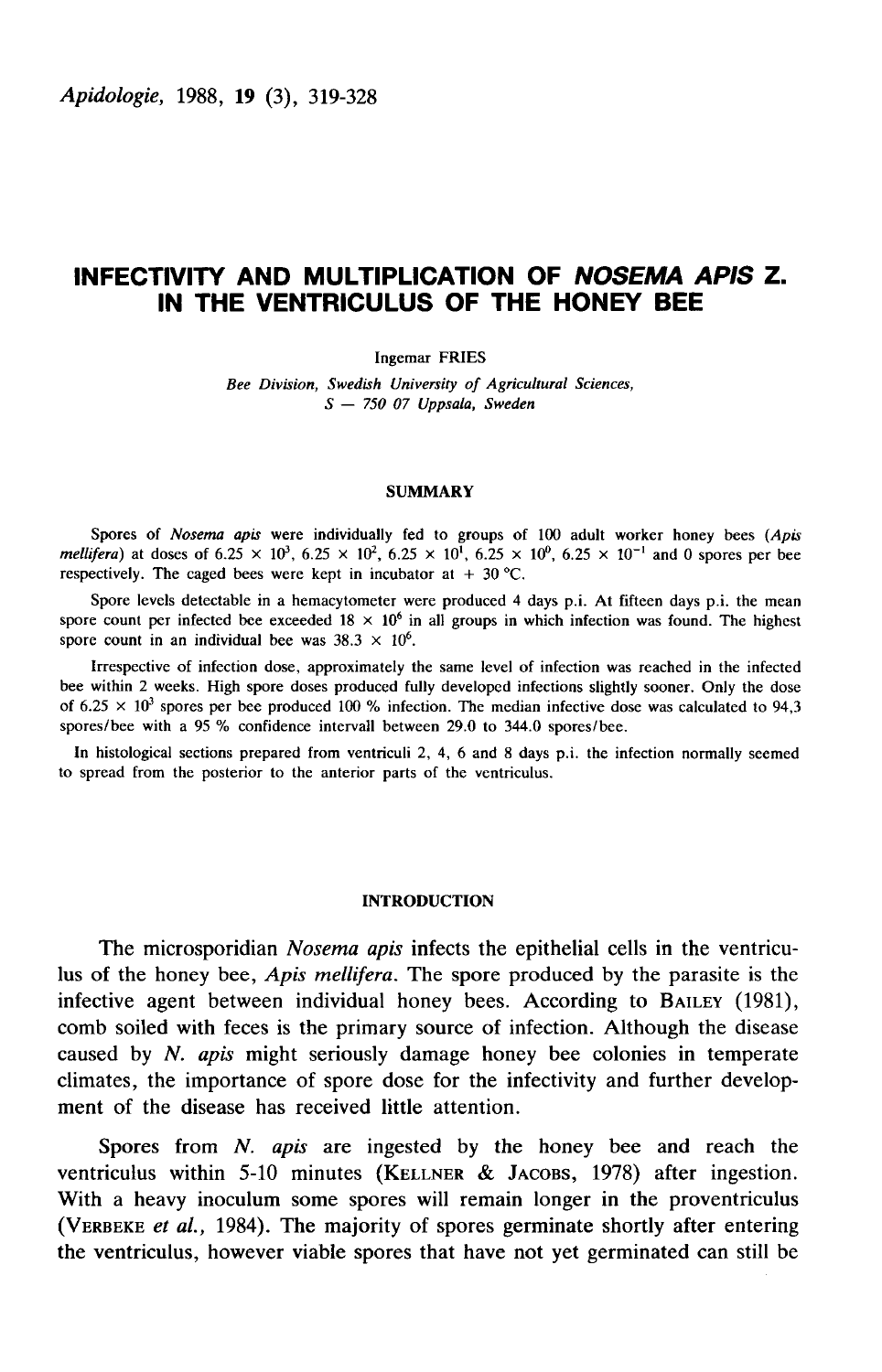recovered from the ventriculus 2 hours after feeding bees with  $N$ . apis spores (BAILEY, 1955).

BAILEY (1972a, b) found the median infective dose to be below 100 spores for *N. apis* and was able to infect worker bees using single spore inoculations. BAILEY (1972a, b) found the median infective dose to be below 100 spores<br>for *N. apis* and was able to infect worker bees using single spore inoculations.<br>LOTMAR (1940) needed 1 000 spores/bee to produce *N. apis* infecti of the tested animals. Estimates for N. algerae infecting Anopheles albimanus BAILEY (1972a, b) found the median infective dose to be below 100 spores<br>for *N. apis* and was able to infect worker bees using single spore inoculations.<br>LOTMAR (1940) needed 1 000 spores/bee to produce *N. apis* infectio create infection. In the microsporidian Vairimorpha necatrix infecting Trichoplusia ni however, doses as low as 11 spores have been shown to kill over rana (WILSON, 1983) indicate that much higher spore numbers are needed to<br>create infection. In the microsporidian *Vairimorpha necatrix* infecting *Tricho-*<br>plusia ni however, doses as low as 11 spores have been shown to k of N. apis infection and spread within the ventricular epithelium differ among authors. BAILEY (1955) found vegetative stages throughout the ventricular epithelium, with infection peaks in the anterior as well as the posterior parts 50 % of the host larvae (CHU & JAQUES, 1981). Observations of the initial site of N. *apis* infection and spread within the ventricular epithelium differ among authors. BAILEY (1955) found vegetative stages throughout the spread in the epithelium. Liu (1984) claims that the infection is spread from 48 hours after infection. MURESAN *et al.* (1975) also found the infection evenly found the growing infection to spread from the posterior to the anterior parts of the ventriculus. d the growing infection to spread from the posterior to the anterior parts<br>the ventriculus.<br>LOTMAR (1940) began quantitative determinations of N. apis spore levels in<br>honey bee using hemacytometer counts. This method of de

the honey bee using hemacytometer counts. This method of describing infection level has been adopted by a number of authors (BURNSIDE & REVELL, 1948; BAILEY, 1955; 1959; 1968; 1972a; b; L'ARRIVÉE, 1963; 1966; GONTARSKI & M LOTMAR (1940) began quantitative determinations of *N. apis* spore levels in<br>the honey bee using hemacytometer counts. This method of describing infec-<br>tion level has been adopted by a number of authors (BURNSIDE & REVELL, TARSKI & MEBS, 1964 ; RINDERER & ELLIOTT, 1977 ; LEHNERT & SHIMANUKI, tion level has been adopted by a number of authors (BURNSIDE & REVELL, 1948; BAILEY, 1955; 1959; 1968; 1972a; b; L'ARRIVÉE, 1963; 1966; GON-1979; FINGLER et al., 1982; FRIES et al., 1984) and was described in detail by estimating N. apis spore numbers by hemacytometer counts. CANTWELL (1970). VAN LAERE *et al.* (1980) investigated the precision of estimating  $N$ . *apis* spore numbers by hemacytometer counts.<br>LOTMAR (1943) found that  $N$ . *apis* infections are fully developed after

about 10 days with about 44  $\times$  10<sup>6</sup> spores in the ventriculus at + 30 °C. In the same experiment the rectum contained about  $240 \times 10^6$  spores 42 days postinfection (p.i.). BAILEY (1981) states that  $35-50 \times 10^6$  spores in the ventriculus represents a fully developed infection, while FURGALA & MUSSEN (1978) about 10 days with about  $44 \times 10^6$  spores in the ventriculus at  $+ 30$  °C. In the same experiment the rectum contained about  $240 \times 10^6$  spores 42 days post-<br>infection (p.i.). BAILEY (1981) states that 35-50  $\times$  10<sup>6</sup> mention that quantitative measurements of nosema spores may reach  $180 \times$ mention that quantitative measurements of nosema spores may reach 180  $\times$  10<sup>6</sup> spores per bee, probably referring to collective samples of whole bees.<br>WEISS (1984) reports that 250  $\times$  10<sup>6</sup> spores have been found in t of the honey bee. According to BAILEY (1959) « a quantitative relationship exists between number of spores fed to a bee and number of spores that develop ».

The time between spore ingestion and formation of new spores varies with temperature (LOTMAR, 1943). At  $+$  30 °C, LOTMAR (1943) reported 6 days,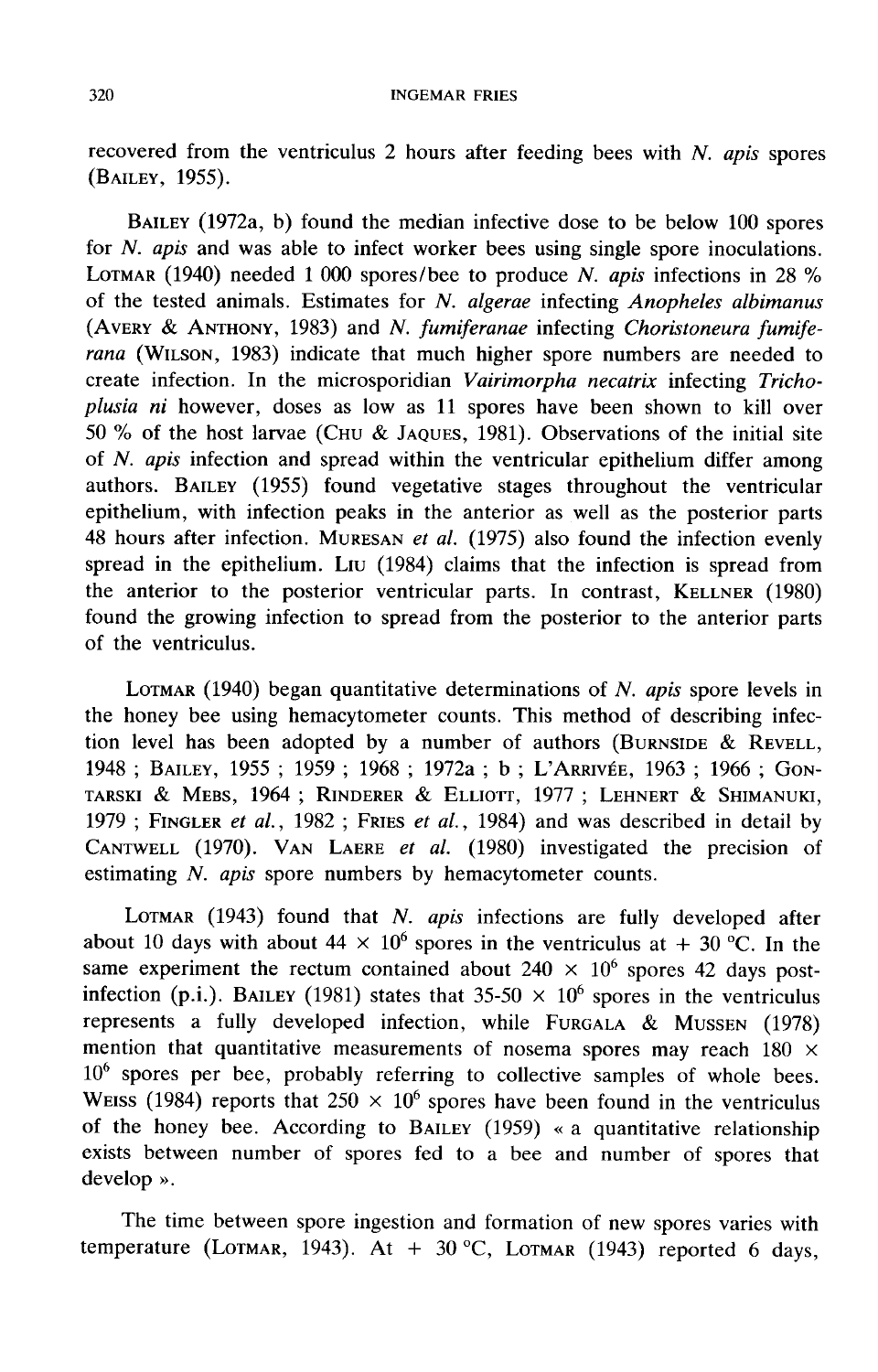INFECTIVITY AND MULTIPLICATION OF *N. APIS* 321<br>BAILEY (1981) 5 days, JACOBS *et al.*, (1978) 4-6 days and KELLNER (1980) 2 days for the parasite to complete its development within the host cell. The purpose of this study was to investigate the increase in number of spores of  $N$ . apis in the ventriculus of the honey bee following inoculation with various spore doses and to clarify the relation between spore dose and infectivity.

# MATERIAL & METHODS

Sealed brood combs with mature pupae from colonies resembling the black bee Apis mellifera mellifera, were incubated at + 34 °C. Newly emerged bees were collected at 24 hour intervals. The bees were kept in cages similar to KULINCEVIC *et al.* (1973) in an incubator at + 30 °C, 50 % RH and were WATERIAL **& METHODS**<br>Sealed brood combs with mature pupae from colonies resembling the black bee *Apis mellifere*<br>mellifera, were incubated at + 34 °C. Newly emerged bees were collected at 24 hour intervals. The bees<br>were (w/w) ad. lib. through a gravity feeder. When seven days old, the bees were used for infectivity tests.

N. apis spores were obtained by removing the ventriculus from live infected bees and triturating the ventriculus in water (BAILEY, 1972a). Mature spores as defined by LOTMAR (1943) were counted using a (w/w) ad. lib. through a gravity feeder. When seven days old, the bees were used for infectivity tests.<br> *N. apis* spores were obtained by removing the ventriculus from live infected bees and triturating the ventriculus i hemacytometer (Bürker, 1/400 ccm, Tiefe 0.1 mm) following the procedure of CANTWELL (1970) but counting 24 squares of 1/25 mm<sup>2</sup> in a diagonal pattern. A stock solution containing 6.25 × 10<sup>5</sup> spores/ml was prepared. From  $10^2$ , and 6.25  $\times$  10<sup>1</sup> spores/ml sugar solution. The solutions were kept at  $-$  28 °C for 1 day (6.25  $\times$  $10^5$ ), 2 days (6.25 × 10<sup>3</sup>, 6.25 × 10<sup>1</sup>) and 3 days (6.25 × 10<sup>4</sup>, 6.25 × 10<sup>2</sup>) respectively before they were used. For each solution 100 bees, 7 days old, were individually fed 10  $\mu$ l yielding groups of bees receiving  $6.25 \times 10^3$ ,  $6.25 \times 10^2$ ,  $6.25 \times 10^1$ ,  $6.25 \times 10^0$  and  $6.25 \times 10^{-1}$  spores/bee. One hundred bees Exercise of a control received sucrose solution through the gravity feeder. Before feeding, the bees were starved for 2-3 hours. The 10  $\mu$ l solution was supplied to each bee with a micro constriction pipette (Pedersen, starved for 2-3 hours. The 10  $\mu$ l solution was supplied to each bee with a micro constriction pipette (Pedersen, Denmark) while the bee was held by its wings. Bees that did not readily accept the food were discarded. After feeding, the different groups of bees were kept at  $+30$  °C and 50 % RH in cages similar to KULINCEVIC *et al.* (1973).

From a separate stock solution, also containing  $6.25 \times 10^5$  spores/ml, 20 bees were fed 10  $\mu$ l  $(6.25 \times 10^3$  spores/bee). These bees, infected for histological preparations, were kept under the same conditions as the rest of the infected bees.

Beginning with the first day p.i. and for each day thereafter, 5 bees from each group were sampled. The ventriculus of each bee was removed and separated from the proventriculus and the small intestine at the site of Malpighian tubules. Each ventriculus was triturated in 0.1 ml water and examined for mature spores in a hemacytometer as previously described. When spore numbers exceeded 5-10 spores/24 squares the samples were diluted to 1 ml. Using 1 ml, the samples were diluted to 5 or 10 ml when spore counts exceeded 10-15 spores/square to facilitate counting. On the 15th day p.i. the remaining bees in all groups were examined for the presence of nosema infection.

From the 20 bees fed 6.25  $\times$  10<sup>3</sup> spores from the second stock solution, samples of 3 bees were removed at 2, 4, 6 and 8 days p.i. The ventriculi of these bees were fixed for 2 hours in cacodylate buffered 4 % glutaraldehyde solution (pH 7.2), stored in cacodylate buffer for one week and embedded in Historesin after dehydration in an ethanol serie. Serial sagittal sections with a thickness of 2  $\mu$  were cut using a microtome. The sections were permanently mounted after contrast coloring with toluidine. The preparations were examined in a Zeiss light microscope at  $\times$  160-640 magnification.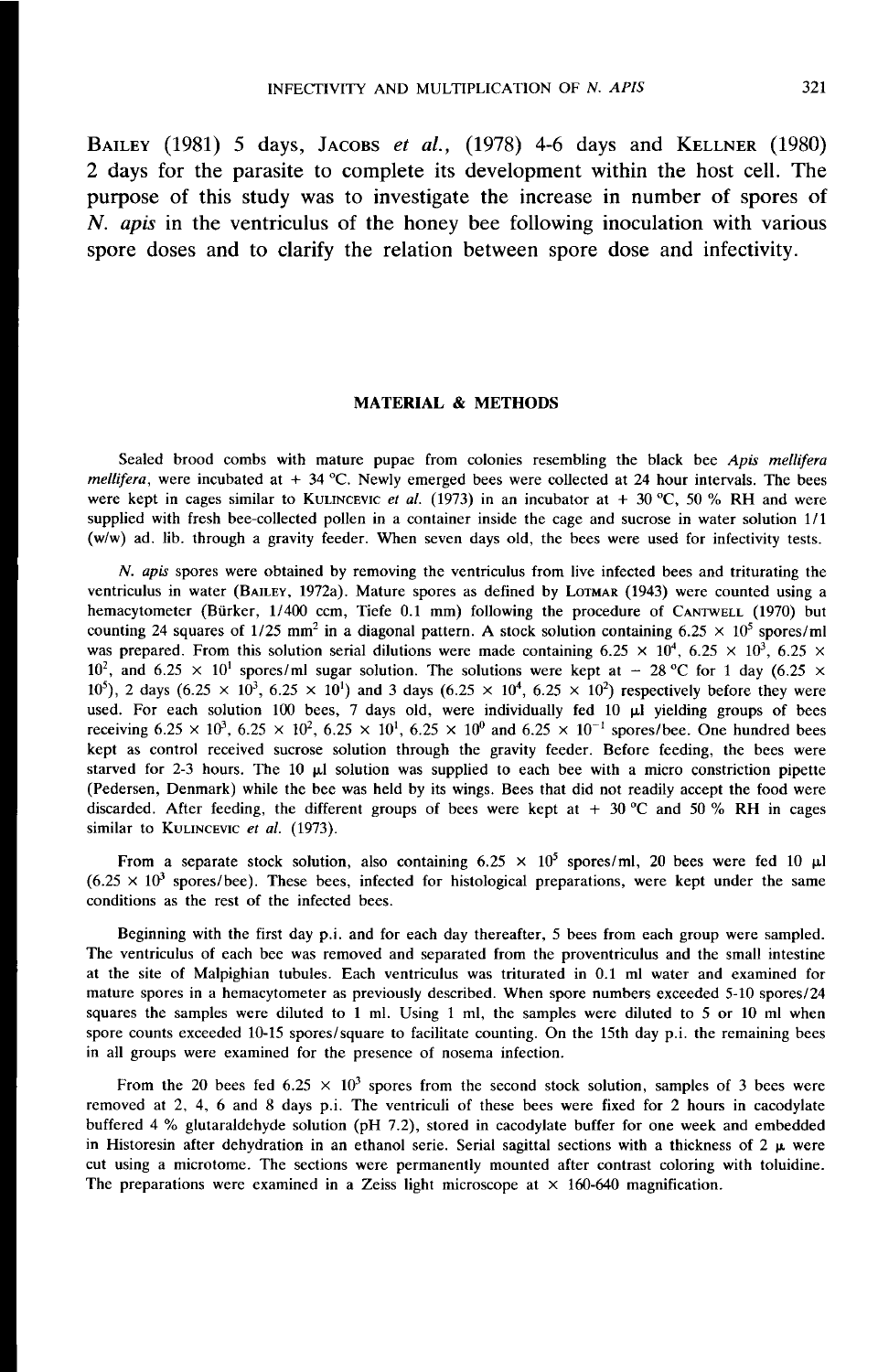## **RESULTS**

From the 4th day p.i. the average spore number in the ventriculus increased rapidly. The average spore count/bee on the 15th day p.i. exceeded  $1.8 \times 10^{7}$  in the 4 groups with the largest inoculum. No infection was found in the other groups at this sampling time. The highest spore count in a single bee was  $3.8 \times 10^7$ . The increase in number of mature spores for the largest spore dose can be seen in fig. 1. Besides an initial faster increase in spore levels in this group, the development was similar in bees receiving lower spore doses. The first observation of a mature spore with earlier developing stages present was made on day 3 in this group. This was a single spore observation in one of the 5 bees sampled. Two bees with single spore observations 2 days p.i., with no visible young spores or sporonts, in the groups given 6.25  $\times$  10<sup>3</sup> and  $6.25 \times 10^{1}$  spores/bee respectively, were not regarded as infected. From the 4th day p.i. mature spores were found in the group receiving most spores in all bees in the daily 5 bee samples. Thus, disregarding single spore observations, detectable levels of mature spores were produced after 4 days in this investigation. From the 5th day p.i. mature spores were found each day in one or more of the bees receiving  $6.25 \times 10^2$  and  $6.25 \times 10^1$  spores/bee. No



FIG. 1. - Log10 number of mature N. apis spores in the ventriculus of honey bees at various times p.i. following a 6.25  $\times$  10<sup>3</sup> spore dose. The unbroken line represents mean spore count per infected bee  $(n = 5)$  and the vertical lines show standard error of mean (SEM) at each sampling time.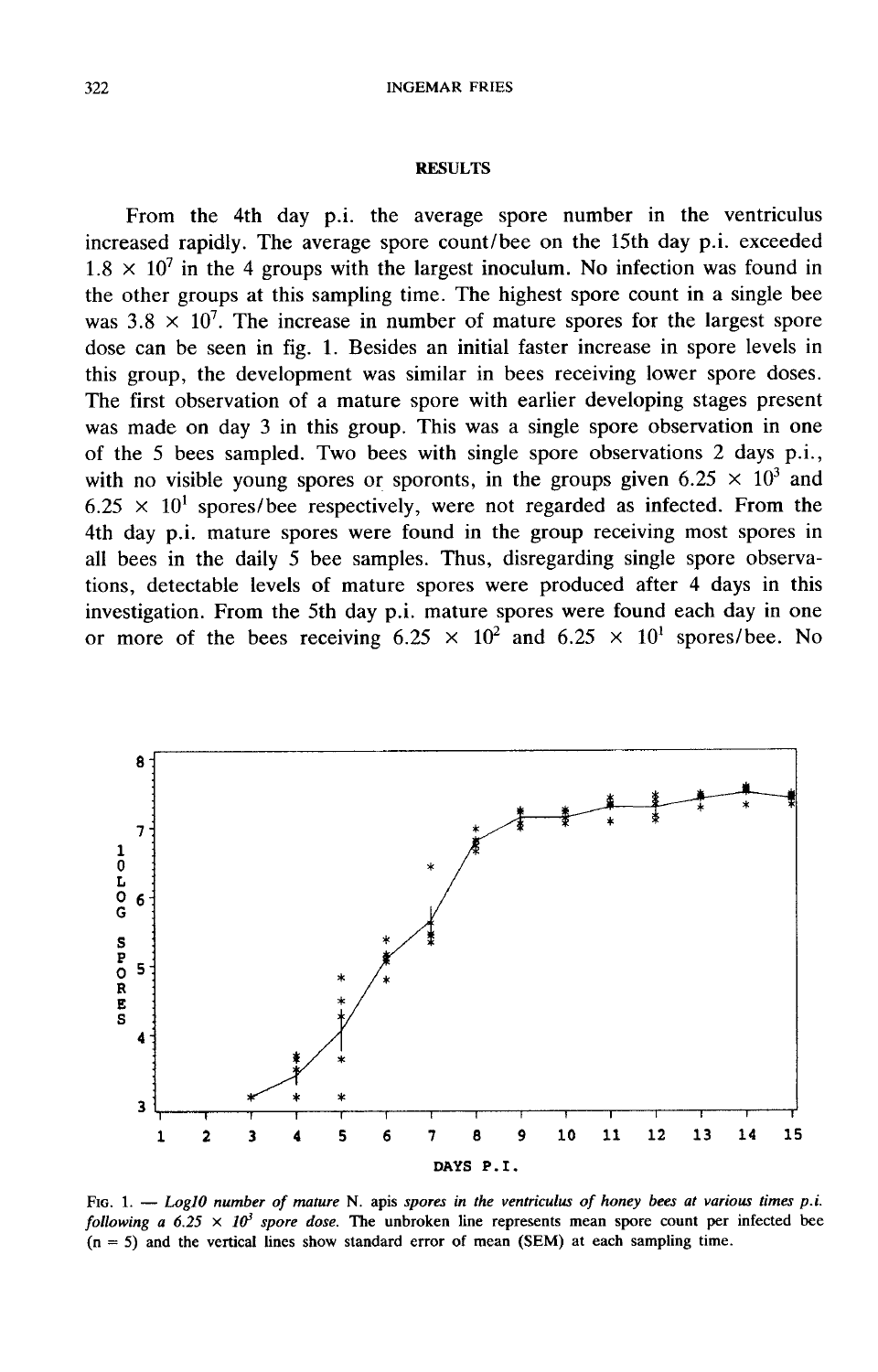significant difference in infection level of infected bees could be found between the groups 11 to 15 days p.i. From 4 to 10 days p.i. the samples from the group with the largest inoculum had significantly higher average spore counts/ / bee than the other groups ( $p < 0.05$ ) except on day 6.

The relationship between dose, time and infection level can be seen in fig. 2. The figure demonstrates that, irrespective of infection dose, approximately the same level of infection is reached within 2 weeks. No infected bee was found in the control group.



FIG. 2.  $-$  The relation between infection dose, time and infection level. Log10 dose has been used except for dose = 0. Dose 0, 1, 2, 3, 4, 5, = 0, 6.25  $\times$  10<sup>-1</sup>, 6.25  $\times$  10<sup>0</sup>, 6.25  $\times$  10<sup>1</sup>, 6.25  $\times$  10<sup>2</sup> and 6.25  $\times$  10<sup>3</sup> spores/bee respectively.

The relationship between the dose and infection percentage can be seen in The relationship between the dose and infection percentage can be seen in fig. 3. The median infective dose  $(ID_{50})$  was calculated to 104.4 spores using probit analysis (FINNEY, 1971) but with  $p < 0.1$  for chi-square. Thu using probit transformed percentage was discarded. The regression between using probit transformed percentage was discarded. The regression between<br>infected percentage and log10 spore dose in fig. 3 shows an  $ID_{50}$  of 94.3<br>spores/bee in a 95 % confidence intervall of 29.0 to 344.0 spores/bee ( 1973). To determine the number of infected bees in each group the results from the 7th day p.i. and later were included.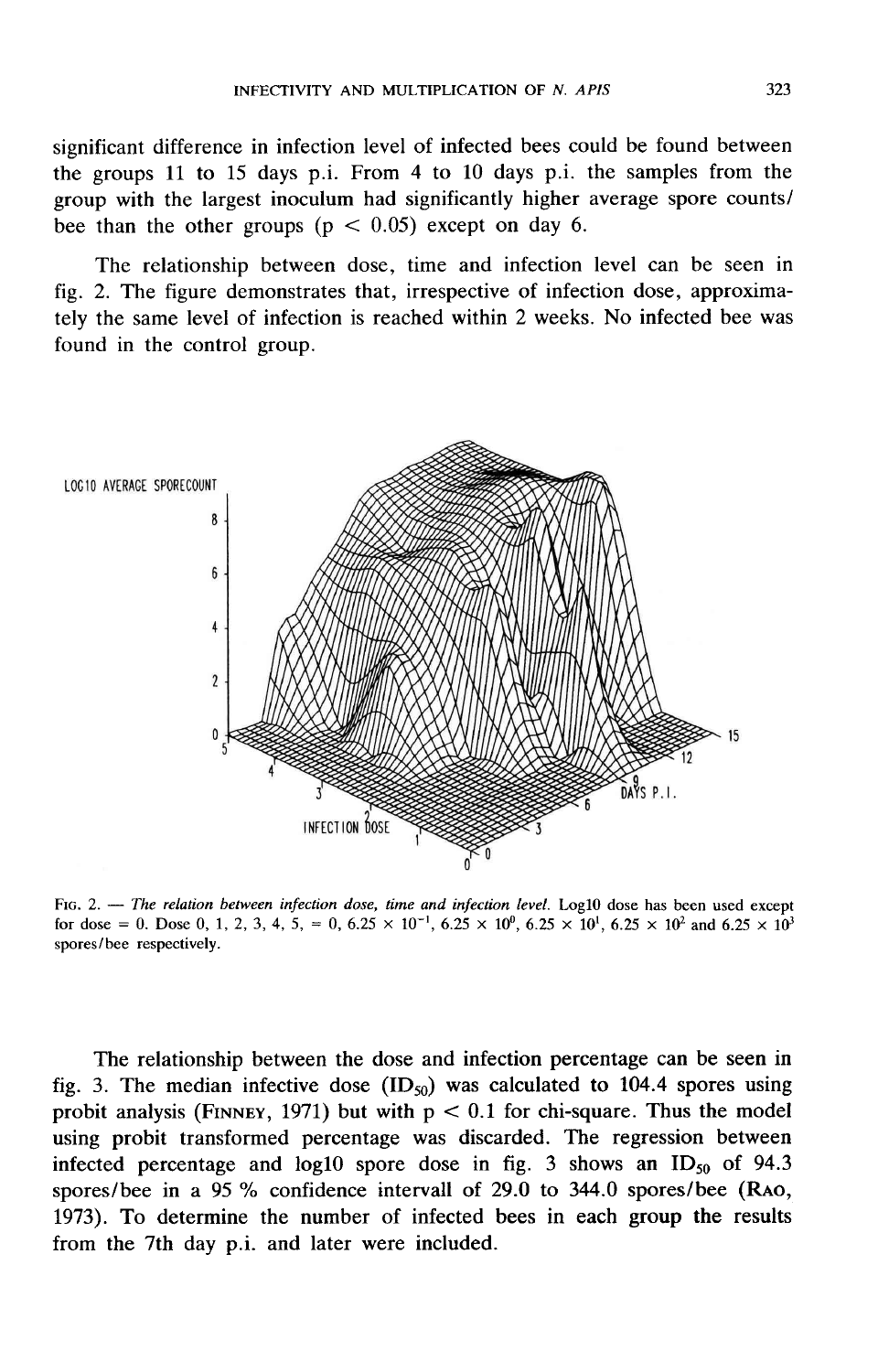

FIG. 3. - Regression of percentage infected bees vs log10 spore dose. The two outer lines represent the 95 % confidence limits for individual predicted values. From left to right  $n = 67$ , 64, 68 and 65 respectively for the plotted observations. \*\*  $p < 0.01$ .

#### DISCUSSION

Only BAILEY (1972a ; b) has previously investigated the median infective dose of N. apis  $(ID_{50})$ . He stated that it is below 100 spores (1972a) and 21 spores for fresh material (1972b). The spore suspensions used in this experiment were frozen for 1-3 days but this should not influence the viability of nosema spores significantly (BAILEY, 1972b; MOFFETT & WILSON, 1971). The dose of *N. apis* (ID<sub>50</sub>). He stated that it is below 100 spores (1972a) and<br>21 spores for fresh material (1972b). The spore suspensions used in this<br>experiment were frozen for 1-3 days but this should not influence the slight discrepancy with earlier investigations concerning spore counts as well and ID<sub>50</sub> value, might be explained by differences in susceptibility of the bees, differences in spore viability, or both. Bacterial contamination of the inoculum might influence the infectivity of N. apis (FRIES, unpublished data) and the differences in spore viability, or both. Bacterial contamination of the inoculum<br>might influence the infectivity of N. apis (FRIES, unpublished data) and the<br>availability of proteins for the host also affects disease devel

Although the results of BAILEY (1972a ; b), where single spore inoculations could produce infection, are confirmed in this study, it is reasonable to believe that a larger number of spores normally are necessary to produce infection. The spores may need to be oriented in a certain direction in the lumen for the extruded polar filament to penetrate an epithelial cell. If randomly oriented,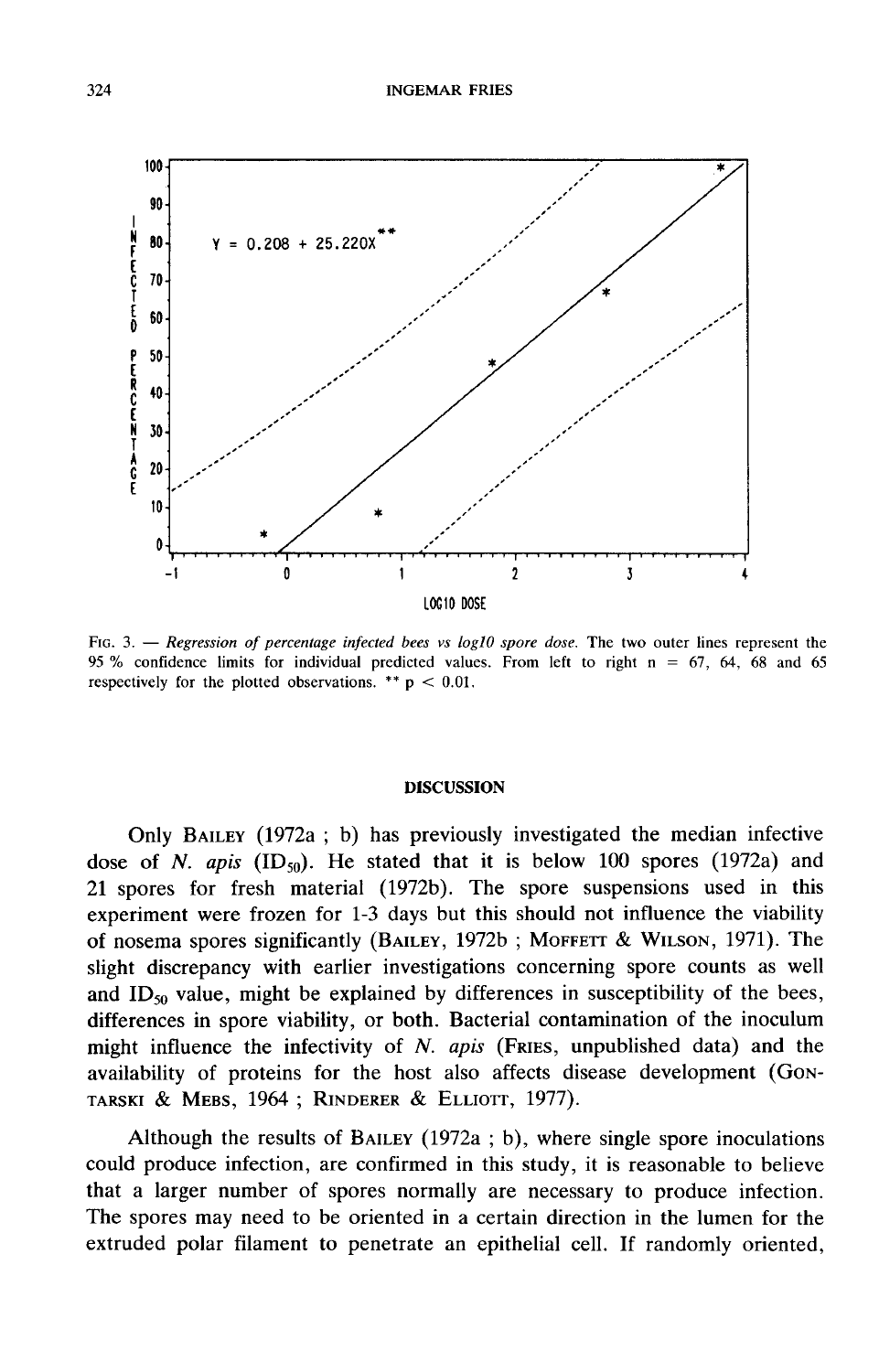**EXECTIVITY AND MULTIPLICATION OF N. APIS** 325<br>many spores will leave their sporoplasm in the gut lumen where the parasite<br>soon will be damaged by the digestive fluids (AVERY & ANTHONY, 1983). For<br>the polar filament to pe the polar filament to penetrate an epithelial cell, the spore probably has to INFECTIVITY AND MULTIPLICATION OF *N. APIS* 325<br>many spores will leave their sporoplasm in the gut lumen where the parasite<br>soon will be damaged by the digestive fluids (AVERY & ANTHONY, 1983). For<br>the polar filament to p many spores will leave their sporoplasm in the gut lumen where the parasite<br>soon will be damaged by the digestive fluids (AvERY & ANTHONY, 1983). For<br>the polar filament to penetrate an epithelial cell, the spore probably produce infection in their respective hosts. However,  $ID_{50}$  values below 100 spores have been reported for microsporidia other than N. apis (CHU & JAQUES, 1981; HEMBREE, 1982). Hon on *N. algerae* (AVERY & AN<br>1983) infectivity suggests that sign<br>produce infection in their respect<br>spores have been reported for  $\frac{1}{2}$ <br>JAQUES, 1981; HEMBREE, 1982).

From the few samples prepared for microscopy it is not possible to make definite conclusions on where the infection first becomes established and where the first mature spores are produced. However, at least it is possible to state that the infection is not primarily spread from the anterior to the posterior parts of the ventriculus as suggested by L<sub>IU</sub> (1984). Mature spores and vegetative stages were found on the 4th day p.i. only in the hind part of the midgut (Fig. 4). From the preparations at 6 and 8 days p.i. it seemed as if the infection was spread from the posterior to the anterior parts of the ventriculus. reflective stages were found on the 4th day p.i. only in the hind part of the midgut (Fig. 4). From the preparations at 6 and 8 days p.i. it seemed as if the infection was spread from the posterior to the anterior parts of primary infection more evenly spread throughout the epithelium. In no sample were the anterior parts more infected than the posterior parts. The early infection and transmission of the parasite in the epithelium should be studied further. It can be concluded from the present results that irrespective of infection dose, the whole ventriculus can become infected within 2 weeks, due to autoinfection.



FIG. 4 a-b.  $-$  a) Part of the anterior ventricular epithelium 4 days p.i. with no infected cells visible.  $VL$  = ventricular lumen. b) Part of the posterior ventricular epithelium, same section as in a), with infected cells visible. Arrow = infected cells with mature spores,  $MT =$  Malpighian tubules. Magnification  $\times$  160.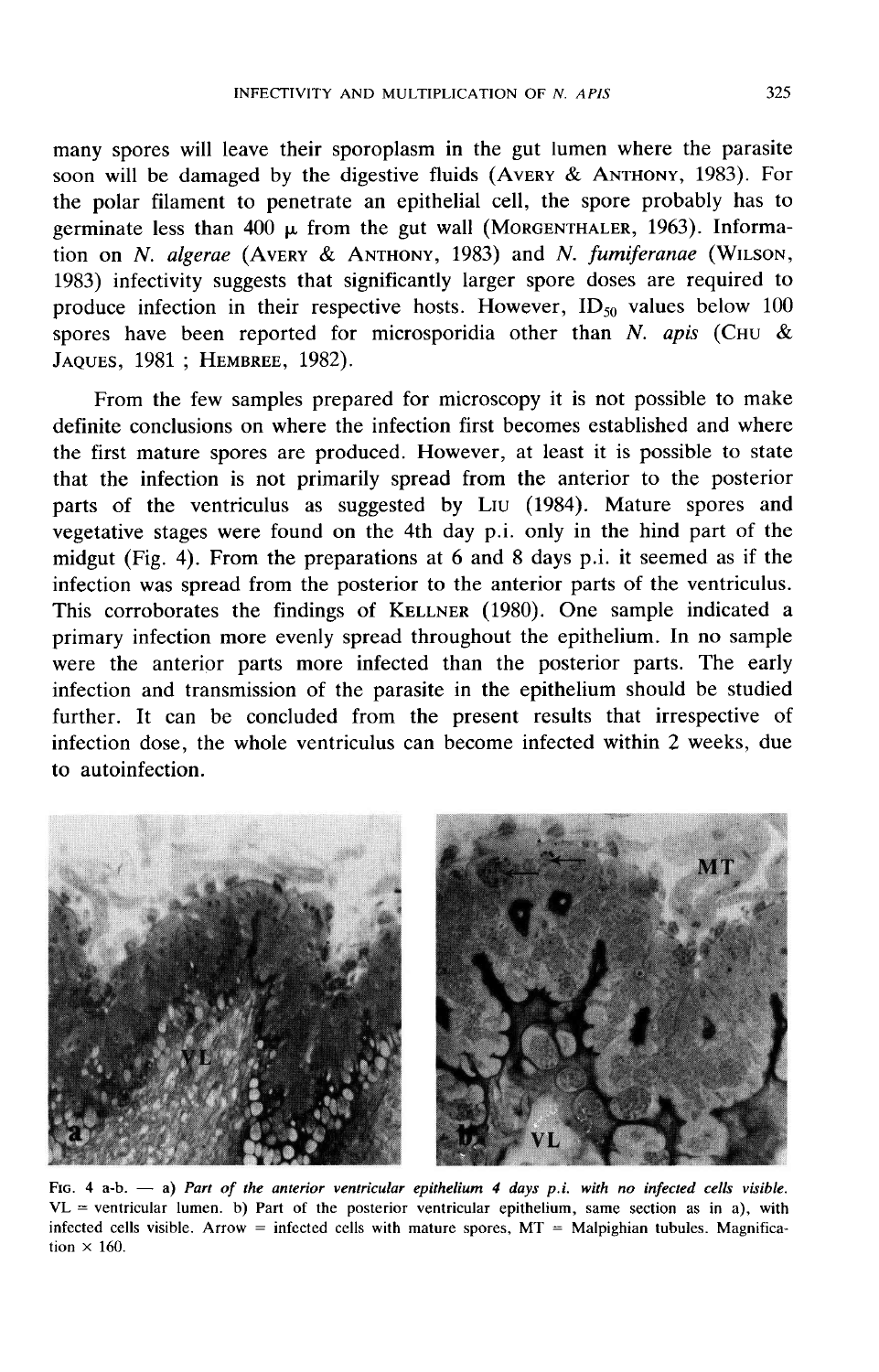The maximum spore count levels found in this investigation are slightly INGEMAR FRIES<br>The maximum spore count levels found in this investigation are slightly<br>lower than those reported earlier. (LOTMAR, 1940 ; 1943 ; BURNSIDE & REVELL, lower than those reported earlier. (LOTMAR, 1940; 1943; BURNSIDE & REVELL, 1948; BAILEY, 1981). The level of  $2.5 \times 10^8$  spores in the ventriculus reported<br>by WEISS (1984) seems improbable. The varying results presented (1979).

Received for publication in June 1987. Accepted for publication in July 1988.

#### ACKNOWLEDGEMENTS

The author wishes to thank Asa Jansson, Department for Anatomy and Histology, Swedish University of Agricultural Sciences (SLU) for preparing histological advise and Prof. J. Pettersson, Department for Plant Pathology (SLU) for comments on the manuscript. The study had financial support from the Swedish Board of Agriculture.

### RÉSUMÉ

## POUVOIR INFECTANT ET MULTIPLICATION DE NOSEMA APIS Z. DANS LE VENTRICULE DE L'ABEILLE

Des ouvrières d'abeilles (Apis mellifica L.) âgées d'une semaine, regroupées par 100, reçurent individuellement des spores de Nosema apis aux doses suivantes :  $6,25 \times 10^3, 6,25 \times 10^2, 6,25 \times 10^1$ ,  $6,25 \times 10^{0}$  et  $6,25 \times 10^{-1}$  spores/abeille. Un groupe de 100 abeilles ne reçut que du sirop à titre de témoin. Les abeilles étaient maintenues en étuve à  $+30$  °C.

On a dénombré les spores matures à l'aide d'un hémocytomètre du 1 $<sup>ct</sup>$  au 15<sup>e</sup> jour suivant l'infection</sup>  $(p,i)$  (n = 5 abeilles/groupe). Des quantités détectables de spores furent produites le  $4^e$  jour p.i. La figure 1 montre l'augmentation journalière du nombre de spores matures chez le groupe qui avait reçu  $6,25 \times 10^3$  spores/abeille. Le 15<sup>e</sup> jour p.i., le nombre moyen de spores par abeille infectée dépassait 18  $\times$  10<sup>6</sup> dans tous les groupes où l'infection avait eu lieu. Le plus grand nombre de spores chez une abeille individuelle a été de 38,3  $\times$  10<sup>6</sup>.

La figure 2 prouve que, quelle que soit la dose d'infection, le même niveau d'infection est à peu près atteint en 2 semaines. De fortes doses de spores ont produit le stade complet d'infection légèrement plus tôt. La figure 3 donne le pourcentage d'abeilles infectées dans chaque groupe. Seule la dose de  $6.25 \times 10^3$  spores/abeille a produit une infection à 100 %. On a calculé que la dose infectante moyenne était de 94,3 spores/abeille avec un intervalle de confiance de 95 % entre 29,0 et 344,0 spores/abeille.

D'après les coupes histologiques préparées à partir des ventricules 2, 4, 6 et 8 jours p.i., l'infection semble normalement se propager de la partie postérieure vers la partie antérieure du ventricule.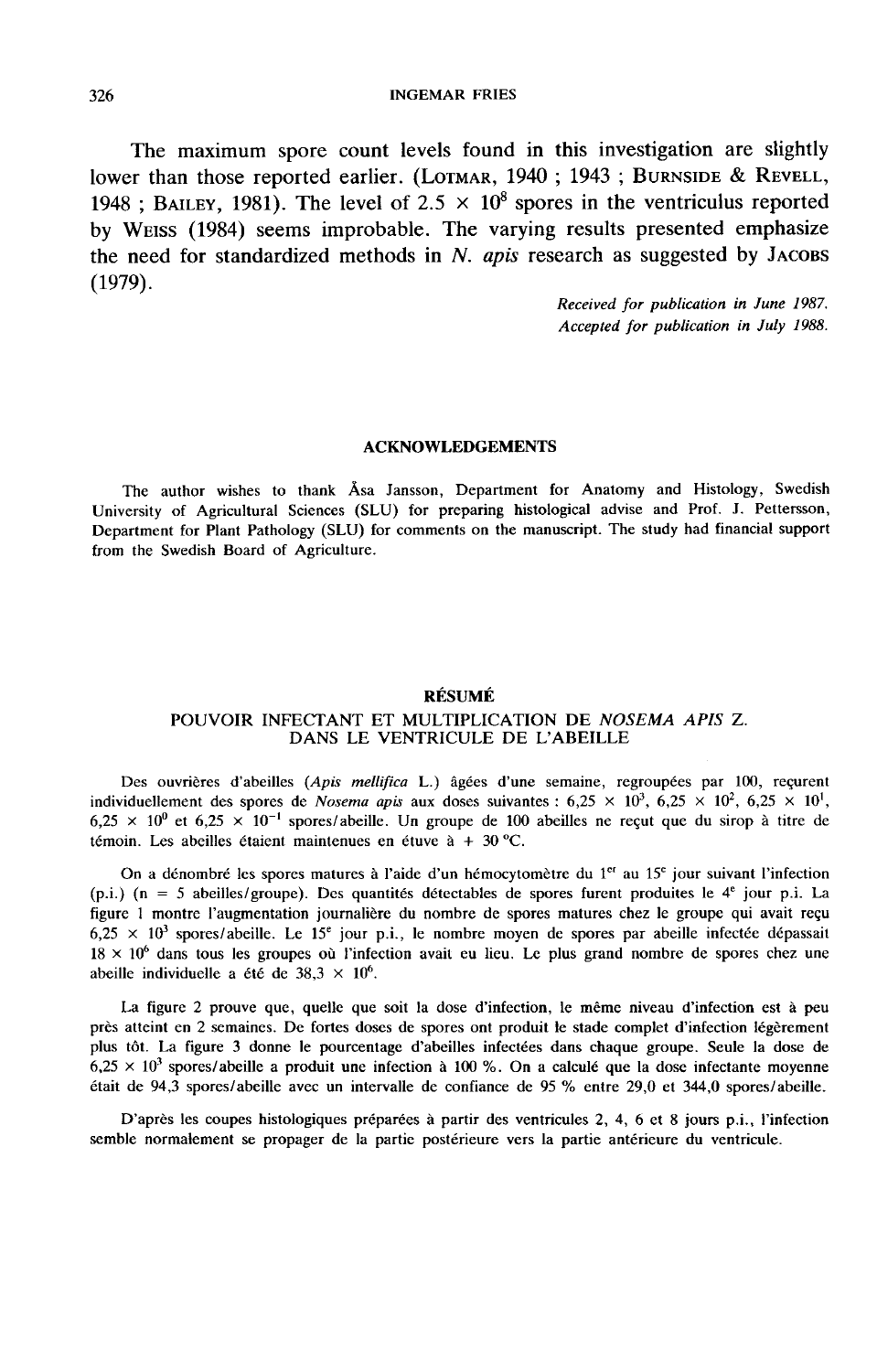# ZUSAMMENFASSUNG INFEKTIOSITÄT UND VERMEHRUNG VON NOSEMA APIS Z. IM VENTRICULUS DER HONIGBIENE

Gruppen von je 100 (eine Woche alten) adulten Arbeitsbienen (Apis mellifera) wurden individuell mit Sporen von Nosema apis in den Konzentrationen 6.25  $\times$  10<sup>3</sup>, 6.25  $\times$  10<sup>2</sup>, 6.25  $\times$  10<sup>1</sup>, 6.25  $\times$  10<sup>0</sup> und  $6.25 \times 10^{-1}$  pro Biene gefüttert. Als Kontrolle wurden 100 Bienen nur mit Zuckersirup gefüttert. Die gekäfigten Bienen wurden im Brutschrank bei 30 °C gehalten.

Vom 1. bis zum 15. Tag nach der Infektion (p.i.) wurden die reifen Sporen mit Hilfe eines Hämozytometers gezählt (n = 5 Bienen pro Gruppe). Wahrnehmbare Sporenmengen wurden am 4. Tag p.i. produziert. In Abb. 1 ist die quantitative tägliche Zunahme an reifen Sporen in der Gruppe mit  $6.25 \times 10^3$  Sporen pro Biene aufgezeichnet. Am 15. Tag p.i. war die mittlere Sporenzahl pro infizierte Biene bei allen Gruppen, in denen Infektion gefunden wurde, größer als  $18 \times 10^6$ . Die höchste Zahl an Sporen in einer Einzelbiene betrug  $38.3 \times 10^6$ .

Abb. 2 demonstriert, daß unabhängig von der Konzentration bei der Infektion nach 2 Wochen etwa die gleiche Infektionsrate in den infizierten Bienen erreicht wird. Hohe Konzentrationen erreichen das volle Infektionsstadium etwas eher. Der Prozentsatz infizierter Bienen in jeder Gruppe wird in Abb. 3 gezeigt. Nur die Konzentration 6.25  $\times$  10<sup>3</sup> Sporen pro Biene produzierte eine 100 % ige Infektion. Die mittlere infektiöse Konzentration wurde mit 94.3 Sporen pro Biene berechnet, wobei das 95 % ige Vertrauensintervall von 29.0 bis 344.0 Sporen pro Biene reichte.

Bei histologischen Untersuchungen der Ventriculi nach 2, 4, 6 und 8 Tagen p.i. ergab sich, daß sich die Infektion normalerweise von den hinteren zu den vorderen Teilen des Ventriculus ausbreitet.

#### **REFERENCES**

- AVERY S.W., ANTONY D.W., 1983. Ultrastructural study of early development of Nosema algerae in Anopheles albimanus. J. Invertebr. Pathol., 42, 87-95.
- BAILEY L., 1955. The infection of the ventriculus of the adult honey bee by Nosema apis (Zander). Parasitology, 45, 86-94.
- BAILEY L., 1959. The natural mechanism of suppression of Nosema apis Z. in enzootically infected colonies of the honey bee, Apis mellifera Linnaeus. J. Insect Pathol., 1, 347-350.
- BAILEY L., 1968. The measurement and interrelationships of infections with Nosema apis and Malpighamoeba mellificae of honey bee populations. J. Invertebr. Pathol., 12, 175-179.
- BAILEY L., 1972a. Nosema apis in drone honeybees. J. apic. Res., 11, 171-174.
- BAILEY L., 1972b. The preservation of infective microsporidian spores. J. Invertebr. Pathol., 20, 252-<br>254.<br>BURNSIDE C.E., REVELL I.L., 1948. Observation on nosema disease of honey bees. J. econ. Entomol., 41, 603-607. 254.
- BAILEY L., 1981. Honey Bee Pathology. London, Academic Press.
- 41, 603-607. BURNSIDE C.E., REVELL I.L., 1948. — Observation on nosema disease of honey bees. *J. econ. Entomol.*, 41, 603-607.<br>CANTWELL G.E., 1970 — Standard methods for counting nosema spores. Am. Bee J., 110, 222-223.
- 
- CHU W.H., JAQUES R.P., 1981. Factors affecting infectivity of Vairimorpha necatrix (Microsporida : Nosematidae) in Trichoplusia ni (Lepidoptera : Noctuidae). Can. Entomol., 113, 93-102. FINGLER B.G., NASH W.T., SZABO T.I., 1982. - A comparison of two techniques for the measurement of nosematidae) in *Trichoplusia ni* (Lepidoptera : Noctuidae). *Can. Entomol.*, 113, 93-102.<br>FINGLER B.G., NASH W.T., SZABO T
- of nosema disease in honey bee colonies wintered in Alberta, Canada. Am. Bee J., 122, 369-371. FINGLER B.G., NASH W.T., SZABO T.I., 1982. - A comparison of two technique of nosema disease in honey bee colonies wintered in Alberta, Canada. Am.<br>FINNEY D.J., 1971. - *Probit analysis*, 3rd ed., London, Cambridge Univ. P
-